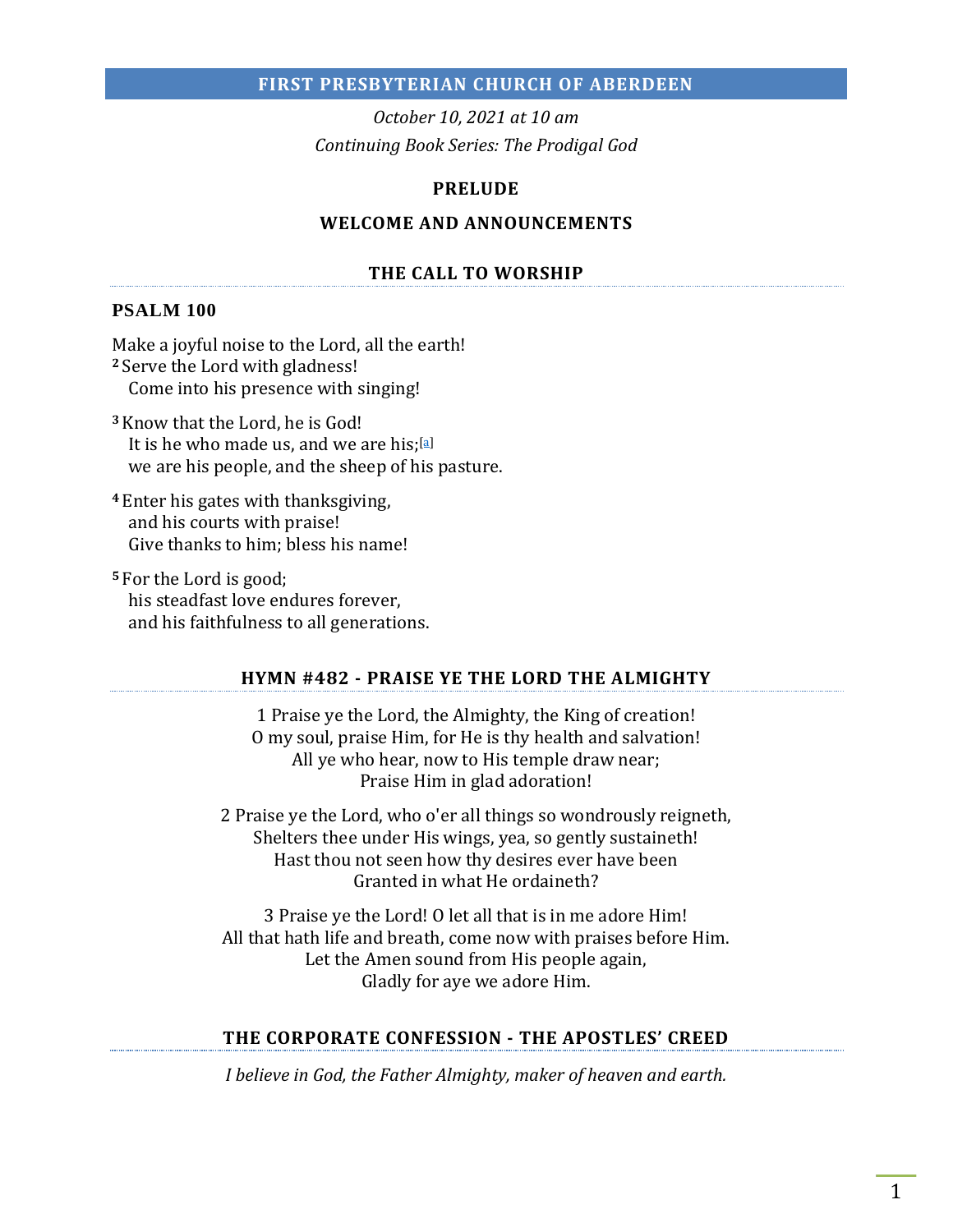*And in Jesus Christ, His only Son our Lord, who was conceived of the Holy Spirit, born of the virgin Mary, suffered under Pontius Pilate, was crucified, dead and buried; he descended into hell; the third day he rose again from the dead; he ascended into heaven and sits on the right hand of God the Father Almighty.*

*From there he shall come to judge the living and the dead. I believe in the Holy Spirit, the holy catholic\* Church, the communion of saints, the forgiveness of sins, the resurrection of the body, and the life everlasting. Amen.*

*\*catholic means universal*

### **HYMN - HOW GREAT THOU ART #467, VERSES 1,3,4**

1 O Lord, my God, when I in awesome wonder Consider all the worlds thy hand hath made, I see the stars, I hear the rolling thunder, Thy pow'r throughout the universe displayed;

#### **Refrain**

Then sings my soul, my Savior God, to thee; How great thou art! How great thou art! Then sings my soul, my Savior God, to thee; How great thou art! How great thou art!

3 And when I think that God, his Son not sparing, Sent him to die, I scarce can take it in, That on the cross my burden gladly bearing, He bled and died to take away my sin; **[Refrain]**

4 When Christ shall come, with shout of acclamation, And take me home, what joy shall fill my heart! Then I shall bow in humble adoration And there proclaim, "My God, how great thou art!" **[Refrain]**

### **THE READING AND PROCLAMATION OF SCRIPTURE**

*Sermon: "Lostness of Works Righteousness" - Pastor Dave Emery*

### **MARK 10:17-22**

**<sup>17</sup>**And as he was setting out on his journey, a man ran up and knelt before him and asked him, "Good Teacher, what must I do to inherit eternal life?" **<sup>18</sup>**And Jesus said to him, "Why do you call me good? No one is good except God alone. **<sup>19</sup>** You know the commandments: 'Do not murder, Do not commit adultery, Do not steal, Do not bear false witness, Do not defraud, Honor your father and mother.'" **<sup>20</sup>**And he said to him, "Teacher, all these I have kept from my youth." **<sup>21</sup>**And Jesus, looking at him, loved him, and said to him, "You lack one thing: go, sell all that you have and give to the poor, and you will have treasure in heaven; and come, follow me." **<sup>22</sup>**Disheartened by the saying, he went away sorrowful, for he had great possessions.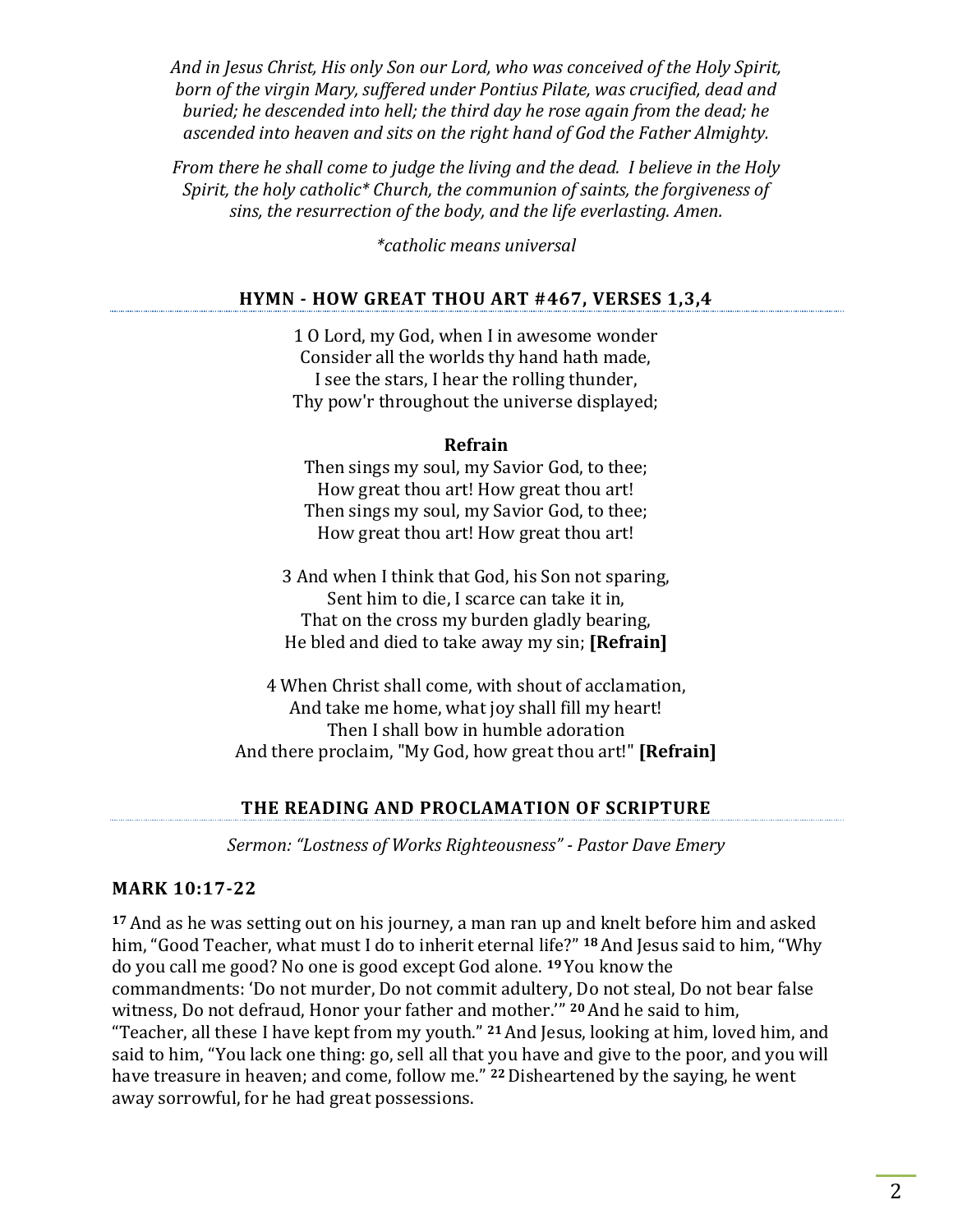The ceramic jars in the offering plates are designated for the Deacons' fund. Our deacons provide care, support, and financial assistance to those in the congregation in need.

## \*\* **OFFERTORY MUSIC – INSTRUMENTAL** \*\*

## **HYMN MY HOPE IS BUILT #379**

1 My hope is built on nothing less Than Jesus' blood and righteousness; I dare not trust the sweetest frame, But wholly lean on Jesus' name.

### **Refrain**

On Christ, the solid Rock I stand; All other ground is sinking sand, All other ground is sinking sand.

2 When darkness veils His lovely face, I rest on His unchanging grace; In every high and stormy gale, My anchor holds within the veil. **(Refrain)**

3 His oath, His covenant, His blood Support me in the whelming flood; When all around my soul gives way, He then is all my hope and stay. **(Refrain)**

4 When He shall come with trumpet sound, Oh may I then in Him be found, Dressed in His righteousness alone, Faultless to stand before the throne. **(Refrain)**

### **LORD'S PRAYER**

*Our Father who art in heaven, hallowed be thy name. Thy kingdom come, thy will be done, on earth as it is in heaven. Give us this day our daily bread; and forgive us our debts, as we forgive our debtors; and lead us not into temptation, but deliver us from evil. For thine is the kingdom and the power and the glory, forever. Amen.*

# **HYMN - WHATE'ER MY GOD ORDAINS IS RIGHT**

1 Whate'er my God ordains is right His holy will abideth I will be still whate'er He does And follow where He guideth He is my God though dark my road He holds me that I shall not fall And so to Him I leave it all